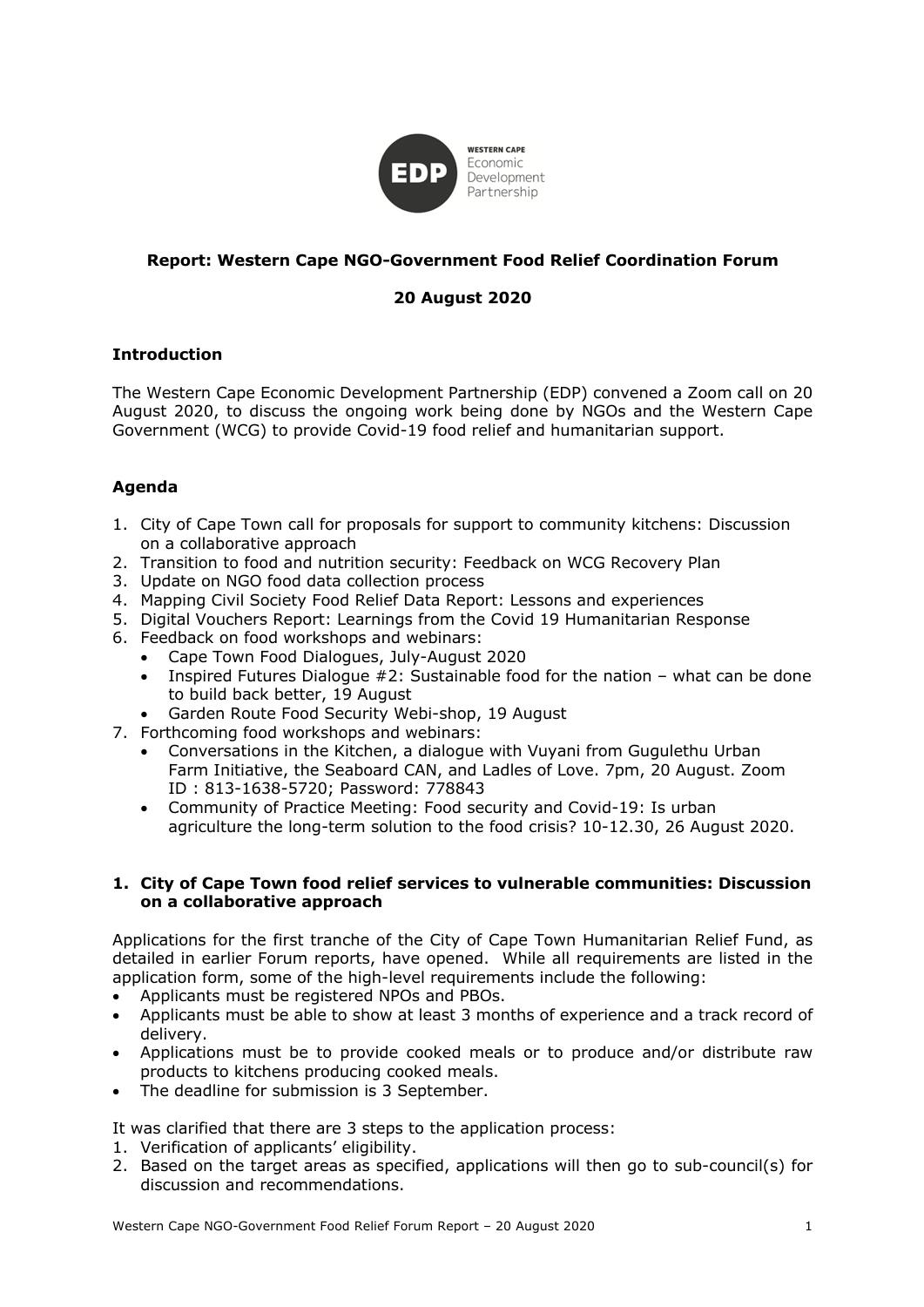3. Recommendations will then go to full Council in October, for final decisions.

The funds are to be transferred to successful applicants no later than 1 November 2020.

Given that most community kitchens are not registered NPOs or PBOs, they will need to establish partnerships with registered NGOs in order to apply.

Clarity was provided on a number of issues:

- While only one application or project is permitted per organisation, the application can apply to multiple sub-councils and wards.
- Only one certificate of acceptability is required per application, regardless of how many community kitchens are involved. The City of Cape Town holds the 'parent NGO' which is making the application liable for health standards at the kitchens within the application.
- If applicants do not have a certificate of acceptability, they are encouraged to include their application for this certificate along with their application for funding. Approval of their funding application would then be subject to their being granted a certificate of approval.

*The contact for a certificate of acceptability is Jaqueline Petersen at the City of Cape Town: jacqueline.petersen@capetown.gov.za. Tel: 0860103089.*

- The lower financial limit per application is R15 000; there is no upper limit.
- In terms of the 'handling fee', as long as the funds are not put to uses specifically prohibited in the application, and are addressing food needs, applicants have the latitude to use this funding as appropriate.

*If any community kitchens do not have access to a registered NGO with whom they could apply, they should contact Andrew Boraine at Andrew@wcedp.co.za or Luzuko Mdunyelwa at Luzuko.mdunyelwa@capetown.gov.za. Anna Hart from The Brewers Soup Collective is also available to assist: annacarinhart@gmail.com.* 

# **2. Transition to food and nutrition security: Feedback on WCG Recovery Plan**

Dr Hildegarde Fast of the Western Cape Government briefed the Forum on the Provincial Recovery Plan. This plan was necessitated by the 5-year Provincial Strategic Plan, completed in 2019, needing to be re-thought and re-worked in the light of Covid-19.

WCG have conducted a situational analysis to inform the Recovery Plan: in essence, old challenges remain, but in many cases have worsened, while new problems have also arisen due to the pandemic. (For example, vaccination and TB testing rates have dropped significantly, signalling long-term health and social issues.)

There is an explicit realisation that in order to address these sorts of issues, provincial departments are going to have to work together in ways not previously envisaged.

The Recovery Plan is currently considering immediate interventions. For these initiatives, there is a bias for targeted programmes with a track record of delivery that have the capability to scale up.

In terms of short-term food relief and a transition to longer-term food security and better *nutrition, there is a request for members of this Forum, and the Forum as a whole, to work with the Western Cape Government and to assist as a sounding board for solutions as they are proposed.*

A number of Forum members indicated their willingness to assist, and suggested a number of possibilities for consideration: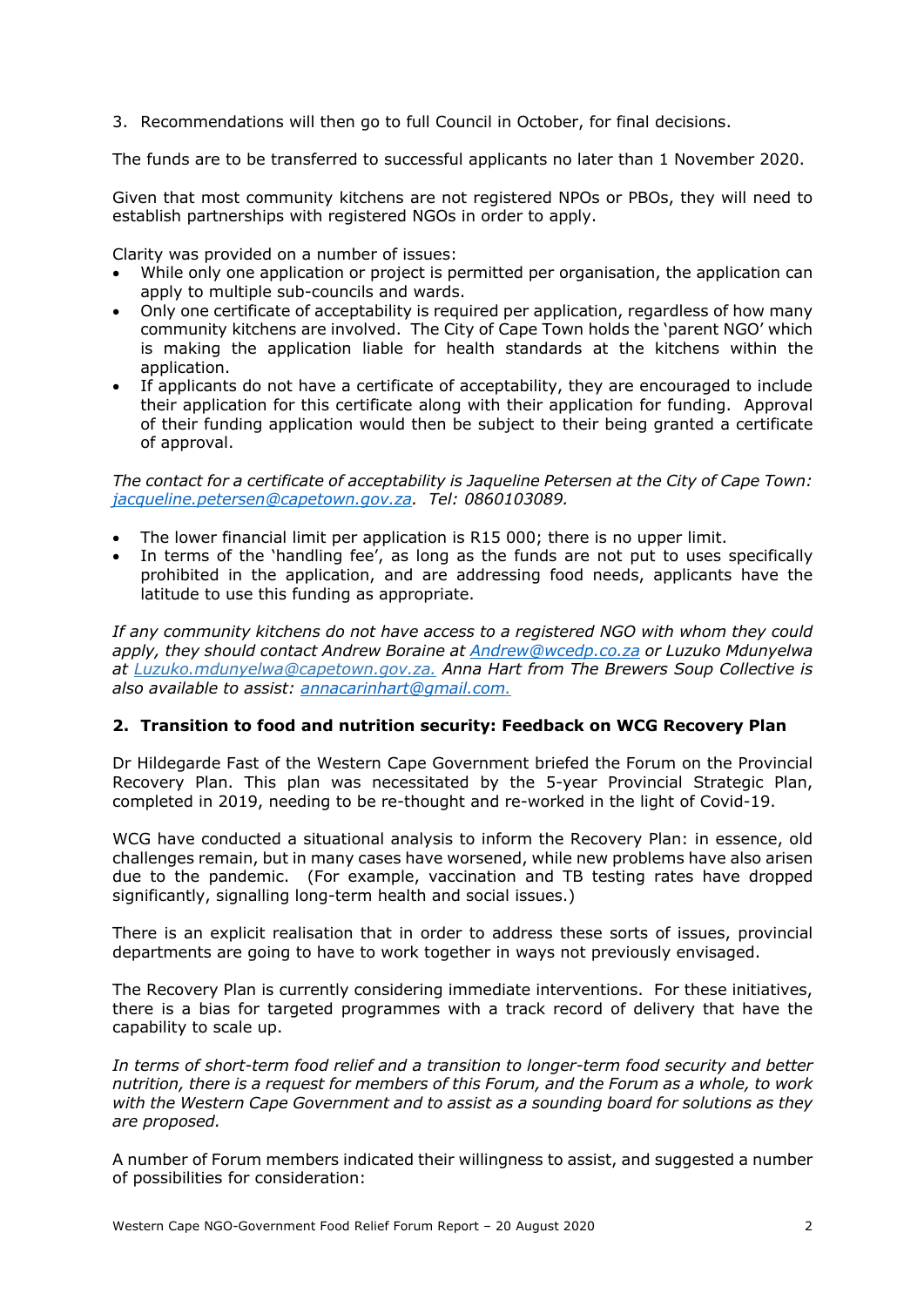- Peninsula School Feeding Association (with reference to expansion of feeding in schools, after school programmes and ECD's). The PSFA is willing to partner and network with government and other organisations for better impact on addressing childhood hunger. Petrina Pakoe : petrina@psfa.org.za.
- Jenny Soderbergh: How government could support micro-entrepreneurship in vulnerable areas, such as efforts in Gugulethu to empower one of the kitchens to become a restaurant, earning income and linking to local food growers. jennysoderbergh@gmail.com.
- Ilse Maartens of MES (Mould Empower Serve): Consider micro site kitchens (container kitchens) with help from SA Harvest. ilse@mes.org.za.
- Tarryn-Lee Bell of The Community Chest: The Community Chest could also provide capacity-building training via its Leadership Academy and Training Institute for these kitchens/organisations. This training could cover Governance and Compliance, Non-Financial data (NFD), recording and impact, and fundraising for beginners. Contact: training@comchest.org.za.

*The next Food Forum on 3 September will include a session to surface and discuss these and other ideas from the Forum for the Provincial Recovery Plan. Forum members are encouraged to send their thoughts on community-led recovery programmes (e.g. food kitchens, food gardens, small scale producers, informal economies, ECD centres, healthcare networks, safer spaces, etc) to Andrew Boraine: Andrew@wcedp.co.za.*

*Hildegarde Fast will respond to the Forum as the process continues, via Forum meetings.*

# **3. Update on NGO food data collection process**

Jan Schenk of ikapadata.com reported that 16 organisations have submitted their information so far, with 2 outstanding. The report with full results will be available at the end of next week, and will be distributed to the Forum.

# **4. Mapping Civil Society Food Relief Data Report: Lessons and experiences**

For any questions on this report, circulated with this Forum meeting invitation, contact Andrew Boraine at Andrew@wcedp.co.za.

## **5. Digital Vouchers Report: Learnings from the Covid 19 Humanitarian Response**

For any questions on this report, circulated with this Forum meeting invitation, contact Andrew Boraine at Andrew@wcedp.co.za.

# **6. Feedback on food workshops and webinars:**

# • **Cape Town Food Dialogues, July-August 2020**

Jenny Soderbergh, a food systems researcher with the EDP, provided some key impressions from the Dialogues:

- There is no 'silver bullet' solution to address the food poverty in Cape Town and South Africa.
- Placing the responsibility for finding a solution to food issues on the most marginalised in society (such as by requiring them to grow their own food, or learn about nutrition to make better food choices) allows the bigger players in the system to be 'off the hook' (not that urban farming or nutrition information programmes should stop).
- It was noted that the formal retailers were regrettably absent from the Dialogues, which otherwise included the full perspective of food system stakeholders.

The Food Dialogues are available for replaying online at https://capetown.fooddialogues.info/replays/.